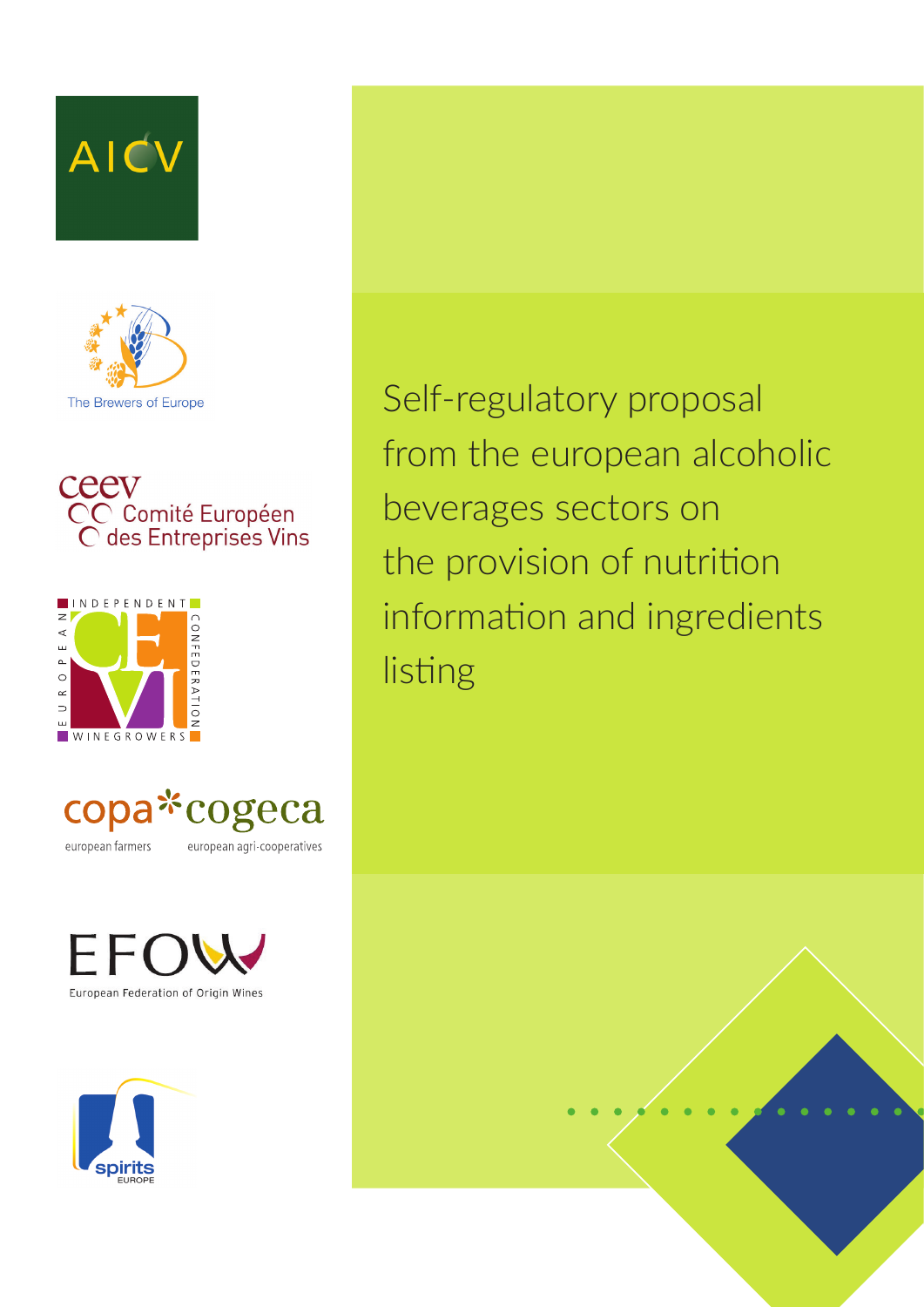#### *Disclaimer*

This common part of the proposal has been approved by the participants of the European alcoholic beverages sectors and is the responsibility of the four sectors.

The sector annexes have been approved by the participants in that sector and are the sole responsibility of the individual sector concerned.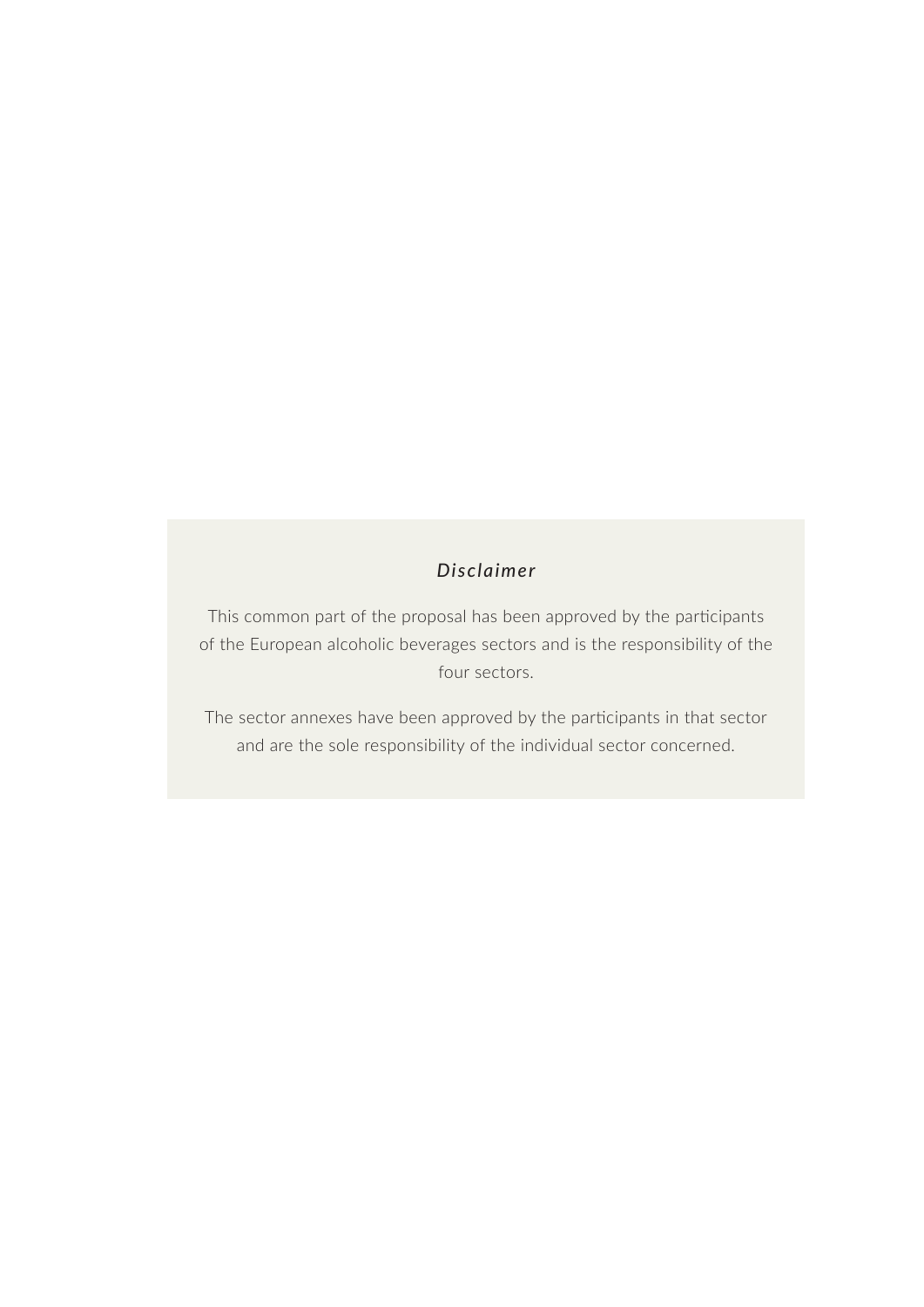## Framework

Article 16(4) of Regulation (EU) No 1169/2011 on the provision of food information to consumers exempts alcoholic beverages above 1.2% abv from the mandatory list of ingredients and the nutrition declaration.

Article 16 also sets the obligation for the Commission to "*produce a report concerning the application of Article 18 [List of ingredients] and Article 30(1) [nutrition declaration] to the products referred to in this paragraph [alcoholic beverages above 1.2% abv], and addressing whether alcoholic beverages should in future be covered, in particular, by the requirement to provide the information on the energy value, and the reasons justifying possible exemptions*".

As a result, the European Commission adopted on 13th March 2017 a report *"regarding the mandatory labelling of the list of ingredients and the nutrition declaration of alcoholic beverages"*.

In the report's conclusions, the Commission *"invites the industry to respond to consumers' expectations and present within a year of adoption of this report a self-regulatory proposal [on ingredients and nutritional information] that would cover the entire sector of alcoholic beverages".* The report also states that the Commission will assess the industry's proposal and, *"should the Commission consider the selfregulatory approach proposed by the industry as*  *unsatisfactory, it would then launch an impact assessment to review further available options".*

As representative associations of the European alcoholic beverages sectors, we understand our responsibility to come forward with a meaningful voluntary solution. As acknowledged by the Commission in its report, a number of concerted or independent voluntary initiatives have been developed and implemented by the actors of the different sectors. We welcome the decision of the European Commission to invite the sectors to come up with a self-regulation scheme. With Recital 40 of FIC Regulation (EU) 1169/2011 recognising *"the specific nature of alcoholic beverages*" the Commission offers our sectors an opportunity to identify best-adapted solutions that would fit both consumers' needs and our sectors' characteristics.

Since March 2017 we have been engaged in a constructive dialogue to respond to the invitation by the Commission, in full knowledge of the complexity of finding a common response. However, we fully embraced the responsibility being placed upon our sectors and actively explored the ways to respond to consumers' expectations while preserving the competitiveness of our respective economic operators.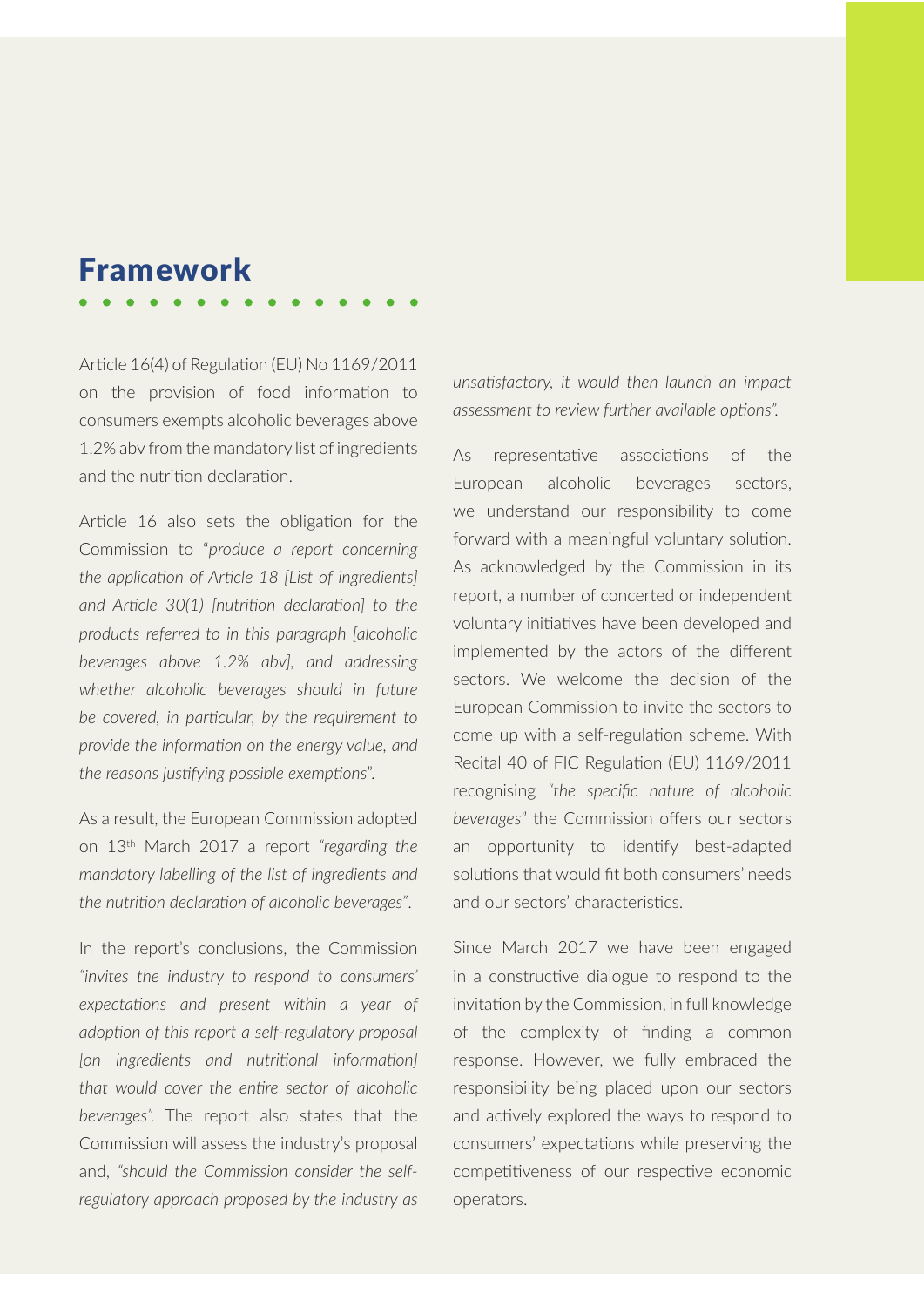By developing this joint proposal, we aim at reiterating our commitment to providing consumers with relevant, clear and easy to understand information, improving their knowledge about our products, and empowering them to make informed decisions on the products they choose to consume within a balanced lifestyle.

This joint proposal sets the common consistent guiding principles of our common selfregulatory commitment and should be read together with the sector-specific annexes for beer, cider, spirits and wine that accompany it and further address concretely the process and modalities for implementation of our commitment by each individual sector. The annexes are under the sole responsibility of each sector.

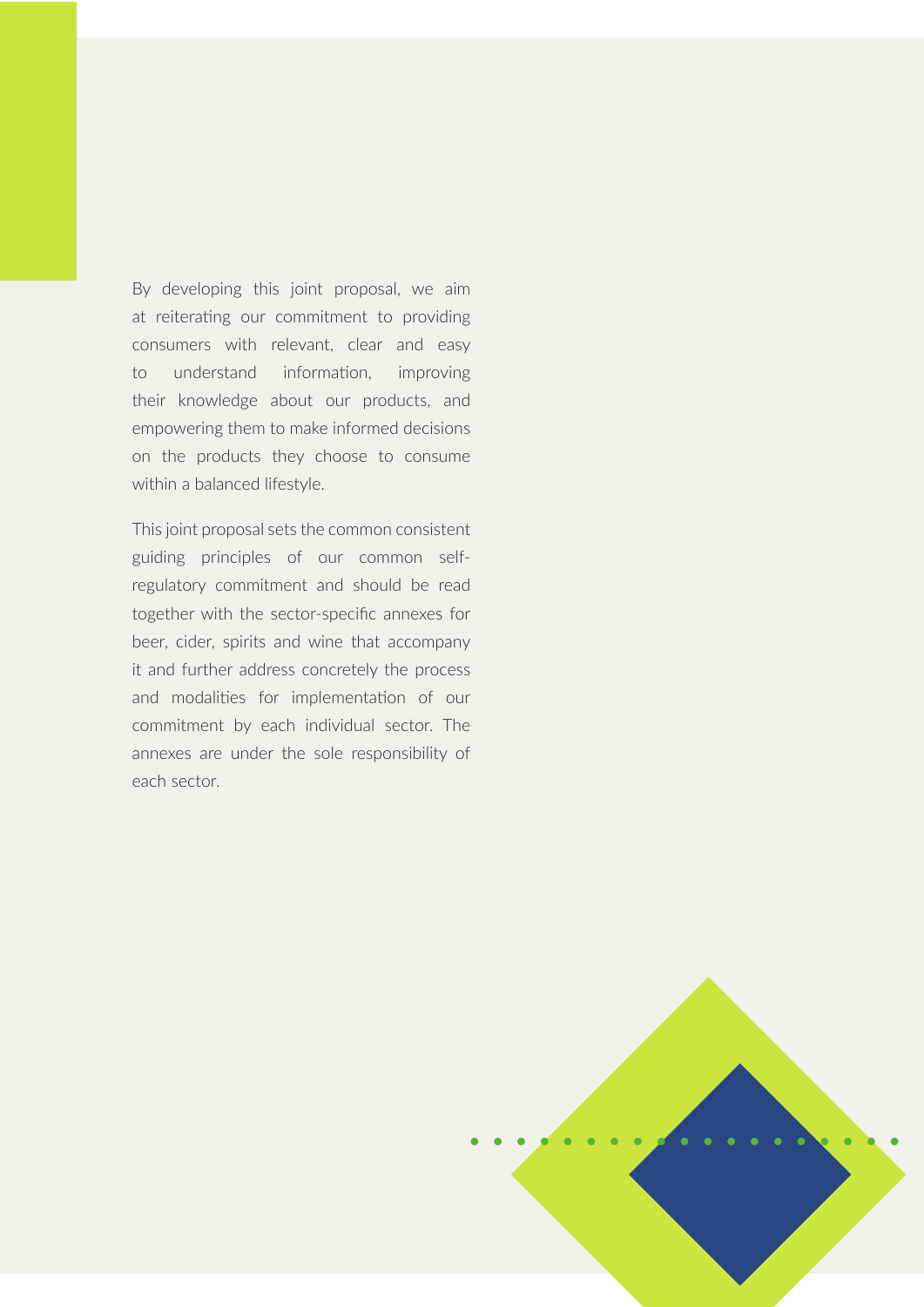# **Context**

Current mandatory rules on the provision of nutrition and ingredients information for food products were approved in 2011 and apply since 2016 and 2014 respectively (5-year and 3-year transition periods respectively were introduced to give enough time for producers to align with the new rules).

The signatories of this proposal will therefore also set up an appropriate timeframe for the implementation of the proposal and the regular monitoring of its roll-out, recognising in particular the majority of small and micro operators within our sectors.

Recital 51 of Regulation (EU) 1169/2011 states that *"food information rules should be able to adapt to a rapidly changing social, economic and technological environment"*. Since the adoption of the Regulation, information and communication technologies have become vastly more accessible and widespread. In this framework we are therefore also using this opportunity to explore and develop, in addition to product labels, at European Union, national and company level, new approaches for providing consumers with valuable information about the products they consume.

We take note that alternative supports to provide information to consumers are already in use on many consumer goods<sup>1</sup>.

As a means of delivering the information to different consumers, the sectors are therefore determined to also explore the use of new technologies that can help consumers to consult detailed, tailored and up-to-date information that meets their needs in the best possible way. Furthermore, the implementation of new and alternative means of delivering information to consumers helps to ensure a high degree of adaptability for economic operators, providing them with a flexibility that could particularly help reduce the burden for SMEs, which are numerous and predominant across our sectors.

Regulation (EU) 1169/2011 details:

- what constitutes an ingredient (although interpretation by food business operators may be needed at certain stages), how ingredients information is to be provided to consumers and a list of exceptional cases regarding the communication of food ingredients (articles 18 to 22 and the relevant Annexes, as well as Article 2);
- how the nutrition information is to be provided to consumers (articles 30 to 35 and the relevant Annexes). With regards to the nutrition declaration for alcoholic beverages of more than 1.2%, Regulation (EU) 1169/2011 allows for either the energy value only or the full nutrition declaration (Article 30.4) to be provided.

In line with the above, the self-regulatory proposal, while abiding to the legal framework laid down in Regulation 1169/2011, will enrich the food information to consumers' environment by going beyond the current legislative framework.

<sup>&</sup>lt;sup>1.</sup> In the US, and nowadays in Canada, the Smart Label initiative offers detailed product information through a digital format about a wide range of products, including foods and beverages.

Very small-sized packaged or consumer goods such as telecommunication devices in Canada, the US, Australia, Japan, the United Arab Emirates, and Costa Rica. In the EU, it is common for users of electronic devices to be directed to a website for instructions for use.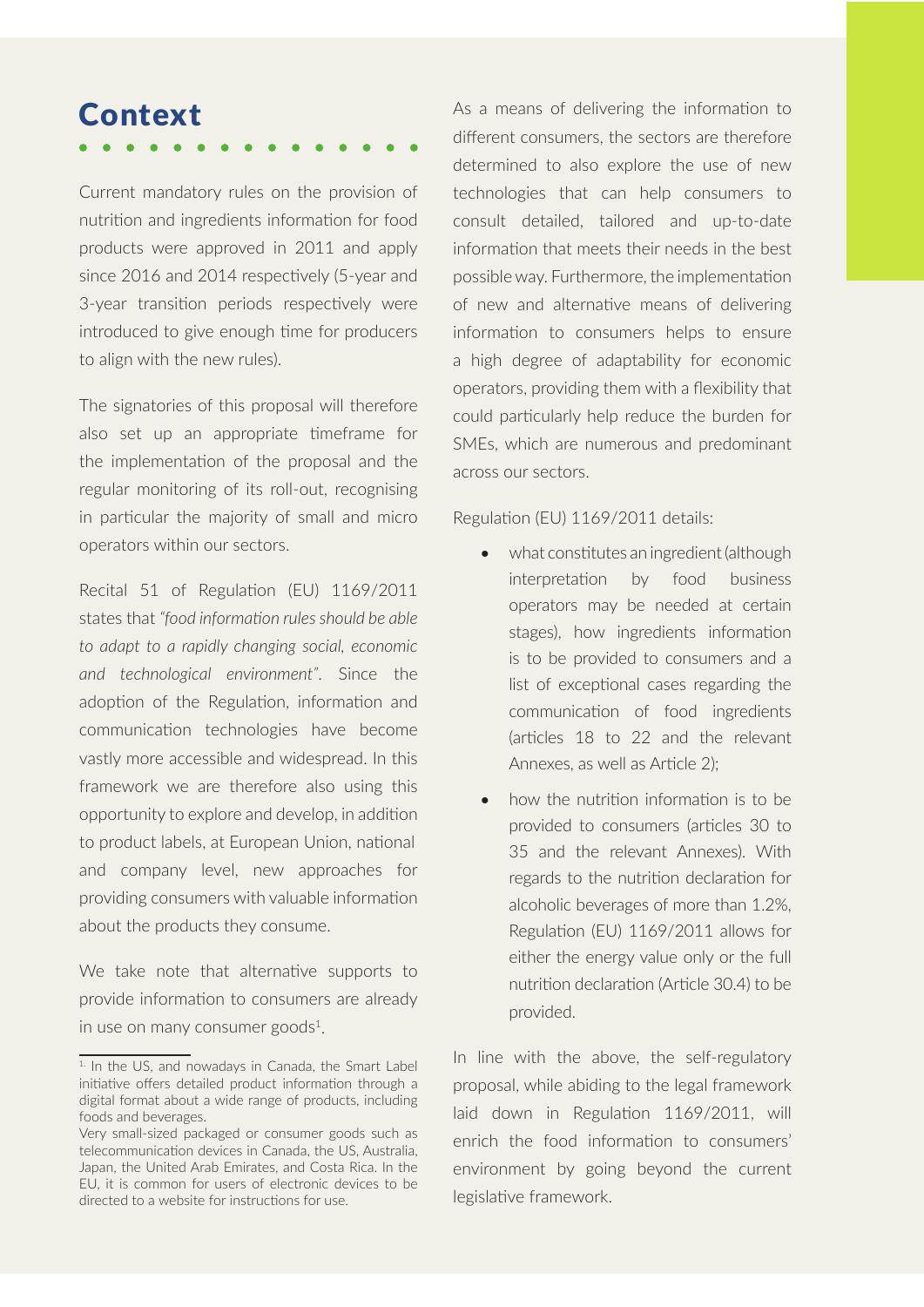## Our commitment

- 
- 1. Alcoholic beverages are currently exempted from providing ingredients and nutrition information. The European alcoholic beverages sectors are committing to providing the nutrition information and the list of ingredients of their products in tailored and meaningful ways.
- 2. The nutrition information and the list of ingredients of our products will be provided to consumers off-label and/or on label where information provided offlabel will be easily accessible from the label itself, either by a web-link, a QR code, a bar code or through other direct means using smart technologies.
- 3. The sectors will use traditional and/ or innovative tools and may develop comprehensive modern information systems to provide useful information to consumers.
- 4. Food business operators responsible for the food information will decide how to display the information.
- 5. The information, while abiding to the legal framework laid down in EU or national legislations, will be provided in line with the principles set in this joint proposal and the sectors' annexes.
- 6. We will report on implementation in March 2021. Within the first two years, sectors will report on the progress of their commitments, in accordance with the information provided in the governance section and the sector annexes.

## *Details on the communication of the nutrition information*

When informing consumers about the nutrition information, food business operators responsible for the food information may limit the declaration to the energy value only, as allowed by Article 30.4 of Regulation (EU) 1169/2011.

The energy value or the full nutrition declaration will be provided in line with requirements set out in Regulation (EU) 1169/2011, which lays down that this should be provided per 100ml but also allows the possibility to additionally provide the information per portion. Food business operators responsible for food information will be able to complement the information based on the 100ml volume with the energy value or the full nutrition declaration of the drink on the basis of a portion (e.g a typical serving size, the serving equivalent of an alcohol unit possibly linked to drinking guidelines or when it is a single serve container) and potentially in combination with information on an overall balanced diet and healthy lifestyles. Online offers greater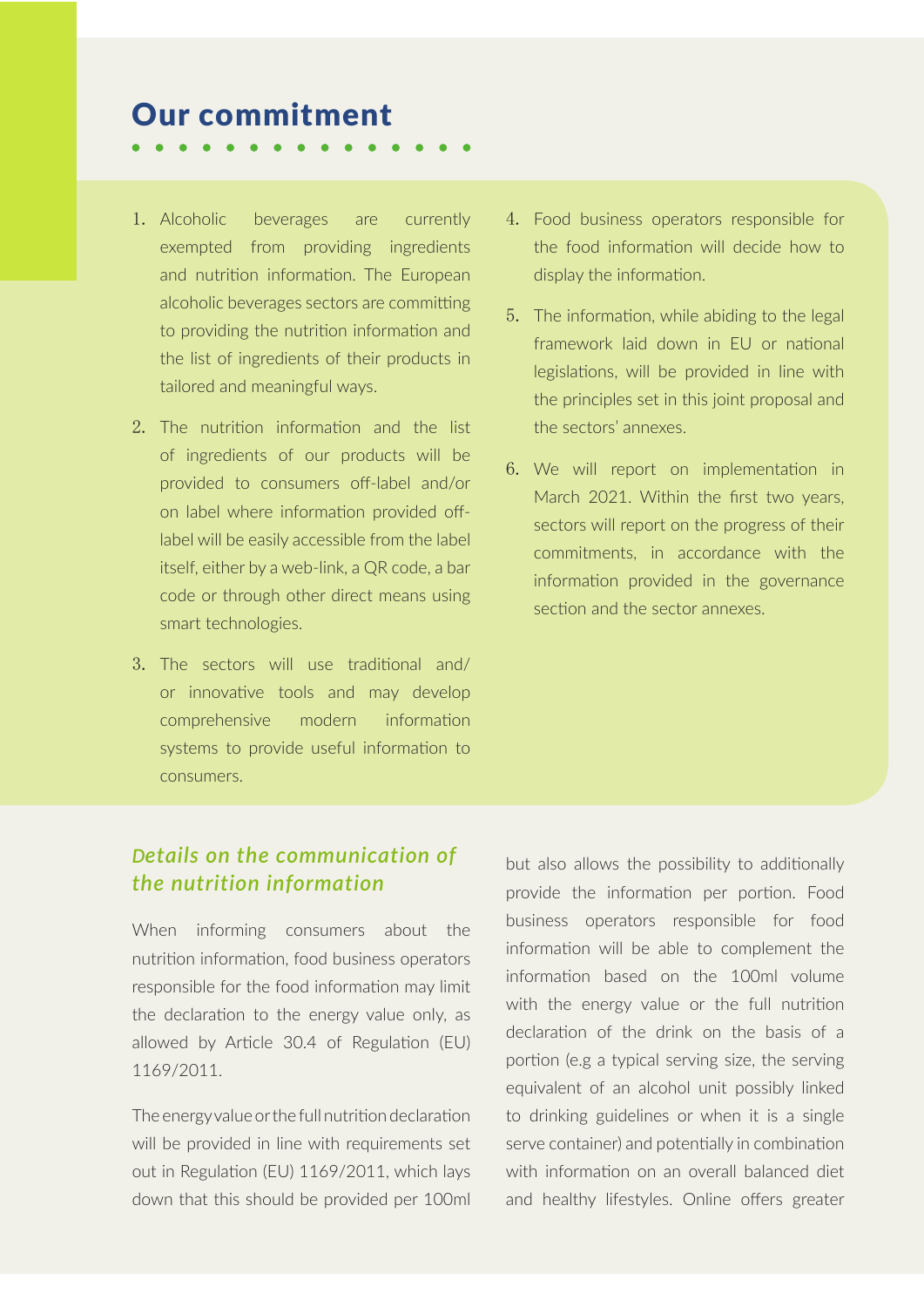opportunities and flexibility to both minimise the operational burden on operators, in particular SMEs, and put information into a broader context for interested consumers. Guidelines and recommendations regarding this complementary information may be found in the sectoral annexes.

While food business operators responsible for food information will be able to communicate the nutrition information (energy value only or the full nutrition declaration) on the basis of the analysis they will carry out, this information may also be communicated on the basis of the generally established and accepted data, as set in Article 31 of Regulation (EU) 1169/2011. The structure of the sectors and the changing nature of some of the products may make it necessary to establish, at EU level, per sector, and for each relevant sub-category of drink, generally established and accepted data. Using generally accepted data would allow consumers to be informed on the basis of reliable data while ensuring that it will not add a further operational burden on operators, in particulars SMEs.

Finally, and considering article 34.4 of Regulation (EU) 1169/2011, our sectors may take up the opportunity offered by the Regulation to present the energy value or the nutritional declaration in a format other than the tabular one. Where permissible and appropriate, we may also favour the use of internationally-recognised symbols, such as the "E" for energy, in order to be language-neutral where possible, whilst still easily understood by consumers.

### *Details on the communication of the list of ingredients*

The list of ingredients should be provided abiding by EU 1169/2011 and EU vertical regulations.

Regulation (EU) 1169/2011 provides the general definitions of processing aids and food additives and its article 20 states that certain food additives or food enzymes used as processing aids shall not be required to be included in the list of ingredients. The sectors will take into account these legal provisions. as well as the others dealing with ingredients information in Regulation (EU) 1169/2011, when defining the modalities for providing to consumers the list of ingredients.

Our products' and sector structures' characteristics and the different regulatory frameworks applying to them necessitate concrete and detailed approaches by sector regarding the precise modalities for the communication of the list of ingredients.

Guidelines and precise modalities for the communication of the list of ingredients on the basis of the relevant definitions and references can be found in the sector-specific annexes.

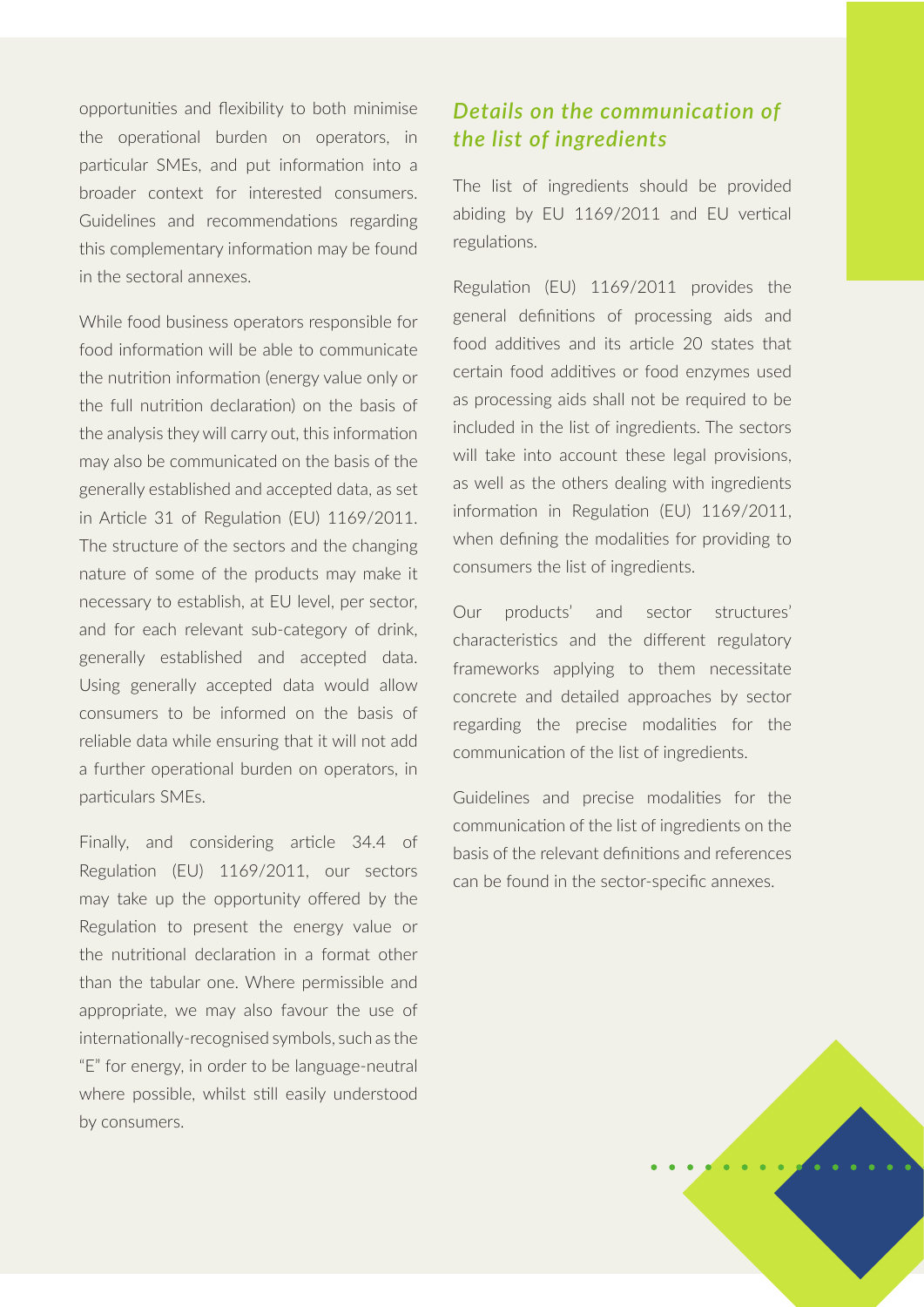# Governance of the voluntary commitment<sup>2</sup>

#### *Participants, consultations and validation*

The participants are the federations representing producers of beer, cider, spirits and wine in the EU:

- 1. AICV
- 2. The Brewers of Europe
- 3. Comité Européen des Entreprises Vins - CEEV
- 4. CEVI
- 5. COPA COGECA
- 6. EFOW
- 7. spiritsEUROPE

To meet the Commission's challenge, the participants met in a working group during 2017 and early 2018. The working group's objective was to establish an initial blueprint or "concept agreement" to be then submitted to the respective federation's membership.

In order to design a suitable and acceptable proposal, the participants invited as observers, throughout the development phase of the proposal three additional federations' representatives in the retail and on-trade sectors to join the working group meetings:

- 1. EUROCOMMERCE
- 2. ETRC
- 3. HOTREC

Given the relative importance of non-EU alcoholic beverages sold in the EU market, and considering that 3rd countries' alcoholic beverages producers are not directly represented by the participants undertaking this commitment, 3<sup>rd</sup> country producers have been kept informed of the discussions and, when appropriate, consulted through the international organisations FIVS, World Spirits Alliance and the Worldwide Brewing Alliance.

Due to the inherent pyramidal structure of European federations, each participant consulted with its respective membership on a draft "concept agreement" in order to validate the "horizontal" part of this offer. Each sector then developed and approved the sector specific annexes independently.



<sup>&</sup>lt;sup>2.</sup> The offer presented in this document constitutes a voluntary commitment by the Participants. The governance agreement was inspired by the "*Principles For Better Self and Co Regulation".*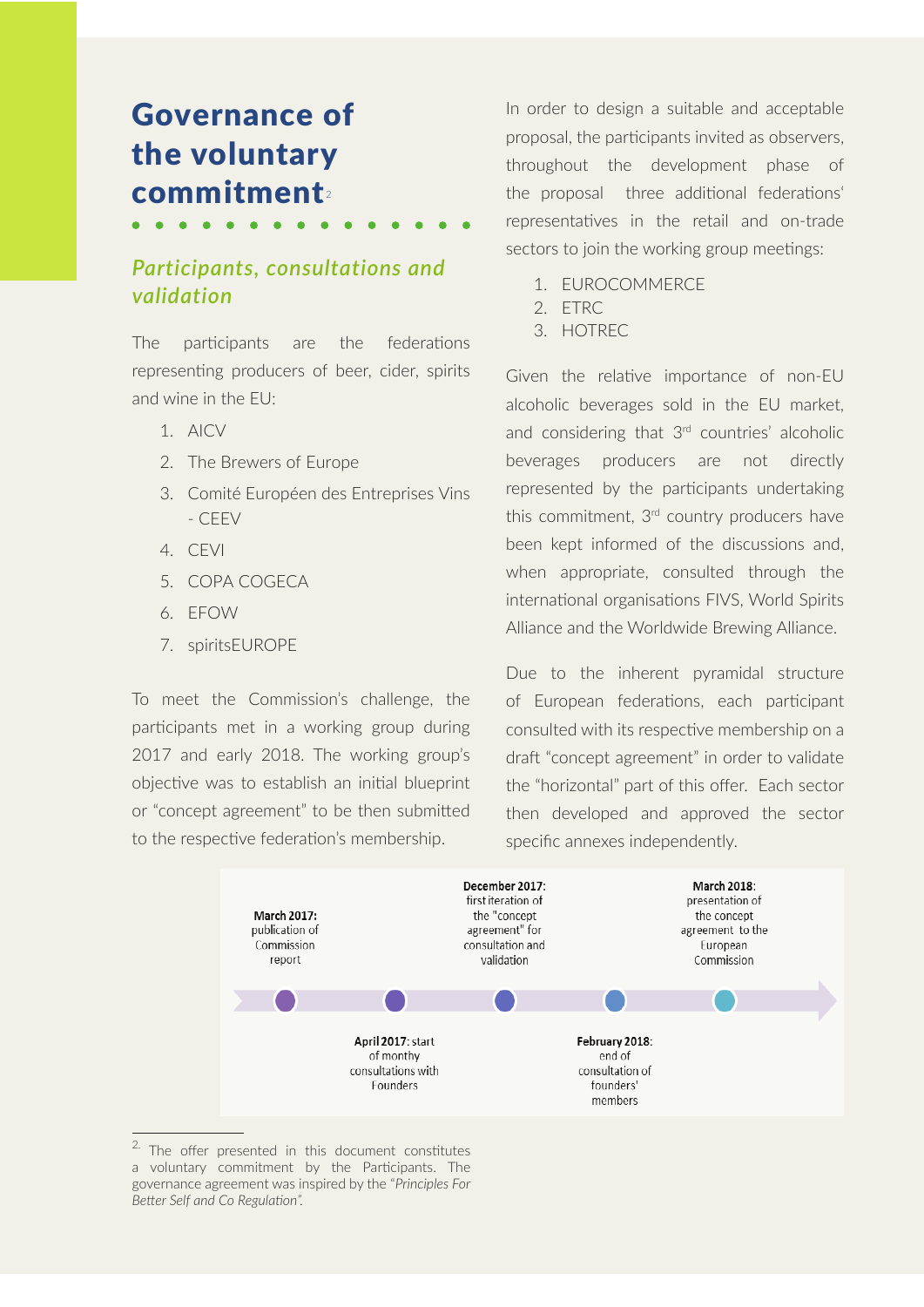#### *Good faith, dissemination and implementation*

All the participants are committing to the success of the initiative. The sector specific sections will be under the sole responsibility of the respective sector participant for dissemination, implementation, and reporting of their voluntary commitment.

Further information on how each sector will support its members can be found in the annexes. These include information on each sector's implementation guidelines, support to SMEs, generally established and accepted data, and sector specific communication and dissemination platforms.

With the assistance of the European federations participating, their direct members will communicate to their own local companies and entities the content of the offer and coordinate its implementation nationally. Periodical internal reviews will be undertaken by each sector organisation.

We will also keep international third parties informed and, as appropriate, make available guidelines for organisations representing non-EU producers exporting their products to the EU market.

#### *Governance*

To follow up on the implementation and reporting of the commitment, the participants will nominate representatives to participate in a "Steering Group". The Steering Group's mission is to be the collective representation and interlocutor of the common elements of the voluntary commitment towards the European Commission, other decision makers

and other interested stakeholders while each participant remains responsible for questions related to implementation of their respective sector annex.

- The Steering Group will meet twice a year to review progress on the dissemination and implementation of the initiative by each sector.
- The Steering Group will share best practice and iterative improvements made to the implementation of the voluntary commitment by each sector.
- The Steering Group will coordinate the relevant elements for the monitoring and evaluation of the initiative.
- The chairmanship and hosting of the steering group will rotate among the participants. Third parties and experts may be invited to contribute to the discussions.

Participants may do representation of their own sector's interests separately, but should not imply they represent the Steering Group, unless they are mandated to do so.

#### *Resolving disagreement*

Each sector that will develop specific information display mechanisms will ensure that its mechanism allows for an in-built reporting/complaints mechanism. The modalities will be detailed in the sector annexes.

The reception, acknowledgement, treatment and redress following complaints will be assessed on a case by case basis depending on the nature of the complaint (technical or content based).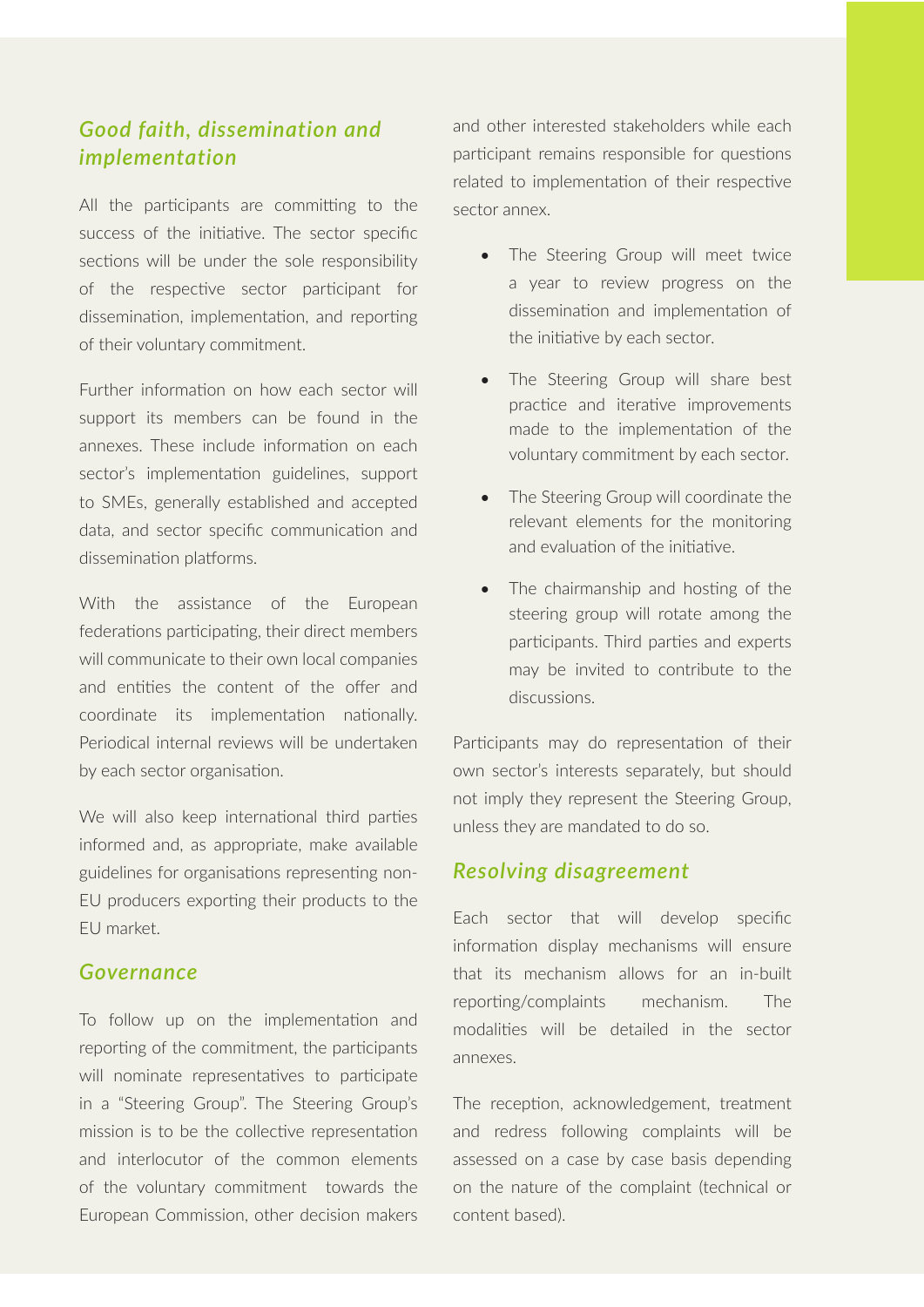Each sector federation that developed a specific information display mechanism commits to reviewing and addressing complaints in a timely manner.

The assessment of structural issues that may arise, will be assessed at the Steering Group meetings.

#### *Financing*

Each sector commits individually to provide the financial means for the optimum delivery of its sectoral commitment.

Each sector remains responsible financially for the development and implementation of its sector specific commitment, and for the monitoring and evaluation of its own sector's initiative.

The Steering Group itself will run at no cost but the man/hour/day dedicated by each organisation.

If consensually agreed by its members, the Steering Group may engage in expenses linked to the implementation of the general commitment and governance of this selfregulation initiative under explicit agreement of each EU federation participant and agreed criteria for the sharing of expenses and responsibilities.

#### *Iterative improvements*

Upon collection of quantitative and qualitative feedback in the interim sector reports, the steering group will review the workability of the offer in light of regulatory and practical challenges to ensure the efficient implementation of the commitment. Technical advances and new available options will also be taken into consideration to assess the suitability, and coverage of the provision of ingredient and nutritional information to consumers.

#### *Monitoring and reporting*

The monitoring and evaluation of the initiative will cover the uptake of the voluntary commitment itself, as well as an evaluation of its dissemination process and governance.

The determination of possible common quantitative and qualitative metrics and methodology for the March 2021 reporting will be undertaken by the Steering Group. Input from the European Commission and/or external third parties may be sought to ensure the reporting methodology and metrics are suitable.

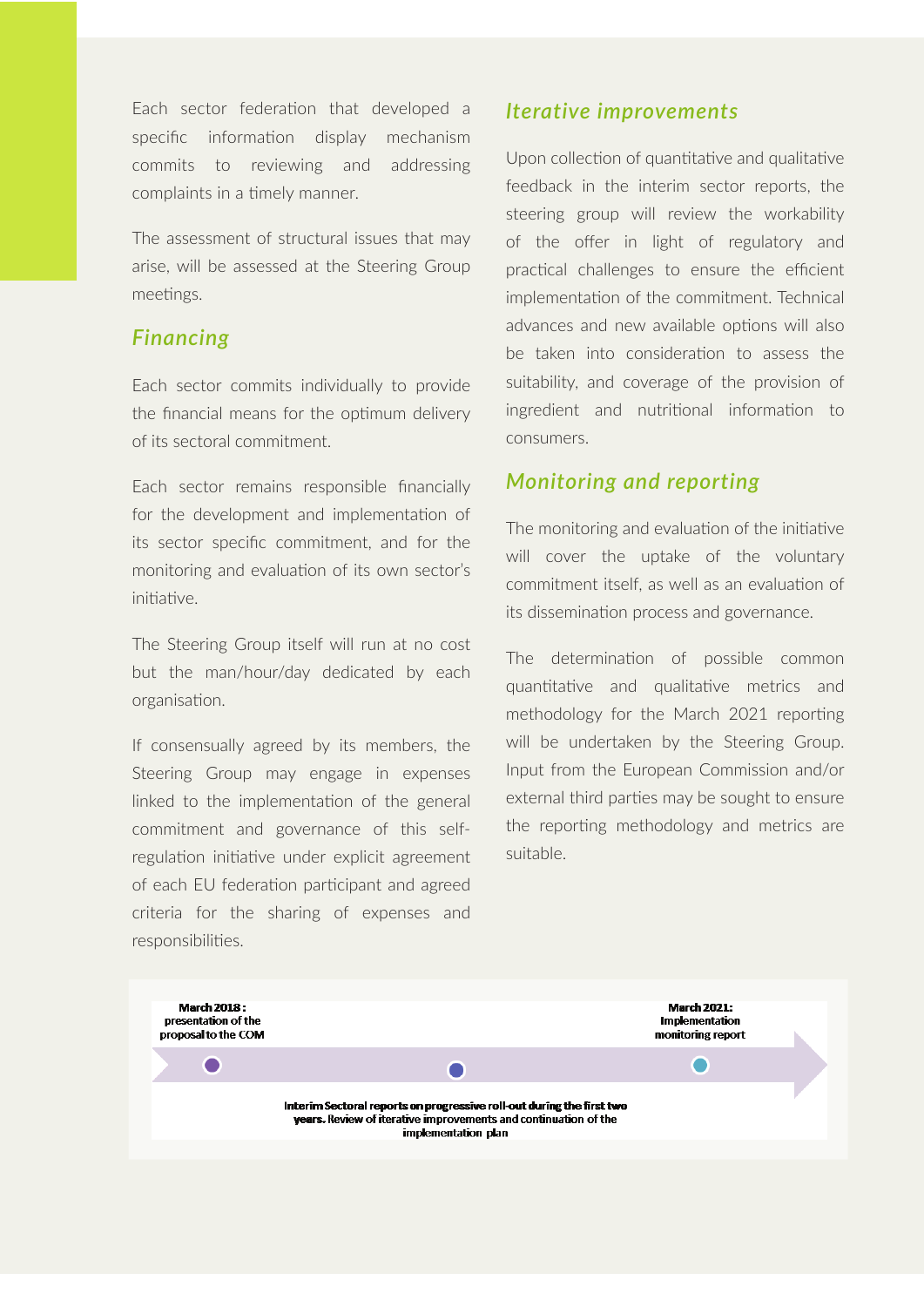









european farmers

european agri-cooperatives